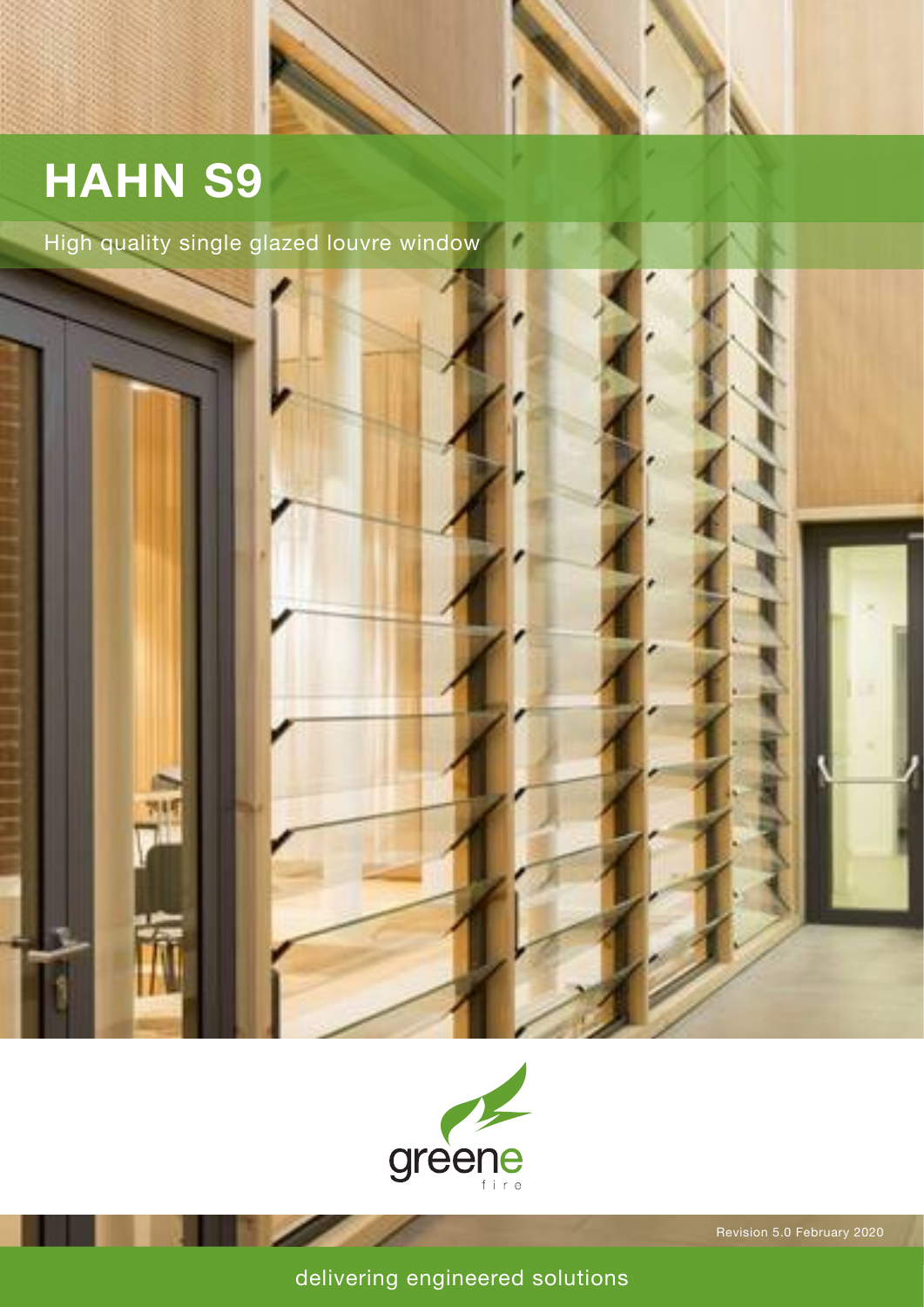# **HAHN S9**

### Product Summary and Benefits

HAHN Louvre Window S9 was developed for optimal controlled ventilation with single glazing. It combines good weather protection with an aesthetically pleasing appearance. The overlapping glass louvres are typical, but other materials may be used for the louvres (e.g. timber, aluminium) resulting in an interesting appearance and adjustable light control. The S9 is certified for natural smoke and heat extraction.

#### **profiles**

non-thermally broken window frame with aluminium profiles. Louvre blades are frameless allowing for greater areas of unobstructed glass.

#### **operation**

Manual operation by hand lever, crank handle or hand wheel.

Electric operation by 24vDC or 240vAC motor. Pneumatic 24vDC electric motor operator is required for NSHEV model compliant to EN12101-2.

## **material finish**

Aluminium louvre frames either with silver or an anodised finish (special colors).

#### **glass types**

Single Glazing in thicknesses of 8, 10 and 12mm. Glass types include; Toughened or laminated glass, depending on specific requirements. Also available: Louvres in timber, aluminium or plastic.

### **installation**

This product can be installed by our expert technicians, ensuring that the product is working to its maximum capabilities. We also provide service technicians which ensure that the system is well maintained, ensuring that the system is always at 100%. Please consider lead time, as this process can vary dependent on the size of the project.

# **benefits**

- Large louvre heights allowing greater percentage of glass in the window
- Wide window widths available
- Tested and certifiable natural smoke ventilator
- Provides enhanced natural lighting
- Allows greater design freedom
- Enhanced airflow

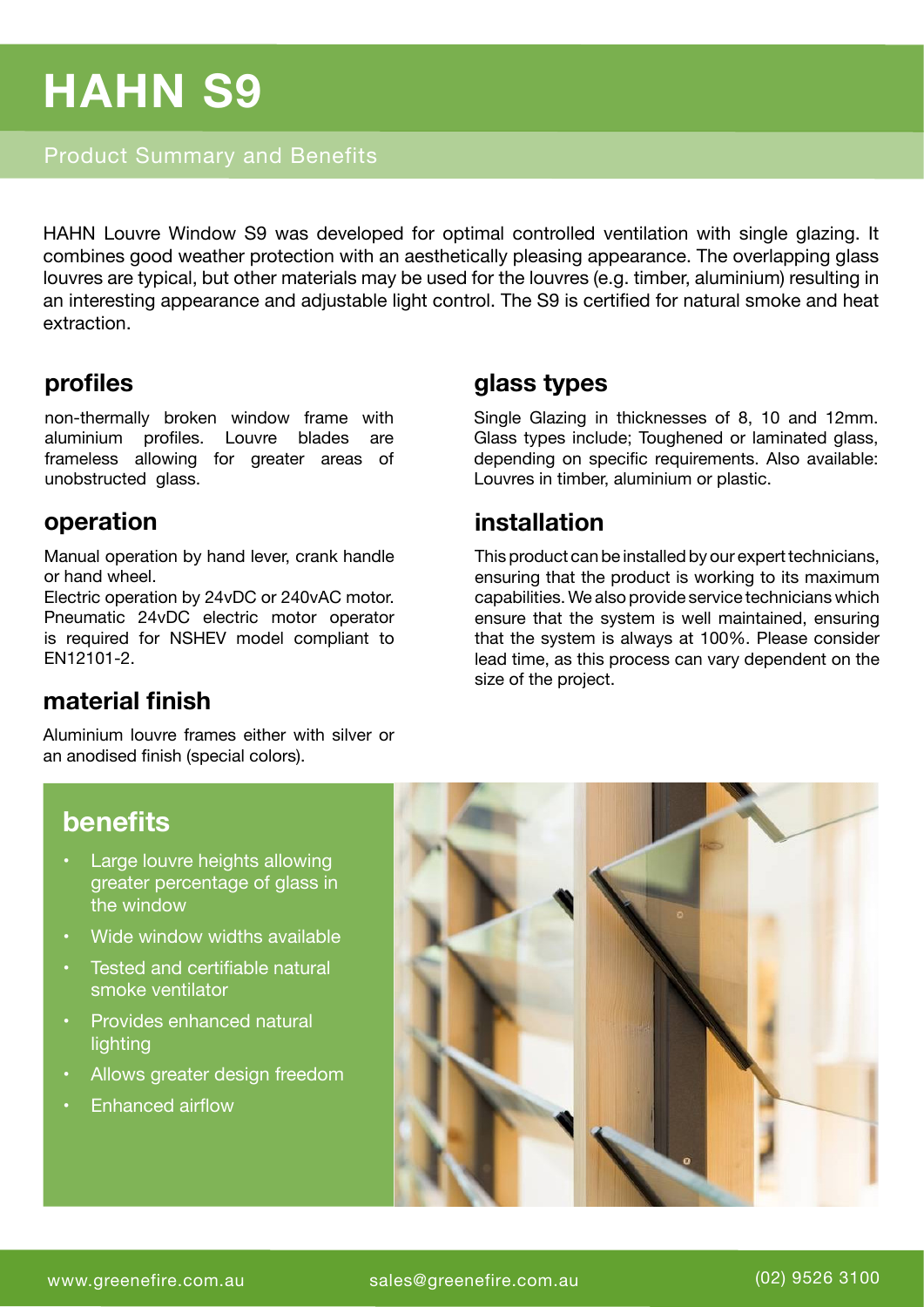# **HAHN S9**

### Technical Details and Characteristics

Please see the table below for relevant technical details and characteristics of the HAHN S9 Automatic Glazed Louvre System.

| profile     | <b>Window Frame</b>                        | AL-Profiles, Thermal Broken         |
|-------------|--------------------------------------------|-------------------------------------|
|             | Louvre Blade Frame                         | <b>Frameless</b>                    |
| dimension   | <b>Frame Width</b>                         | min. 250mm, max. 1600mm             |
|             | Frame Height                               | min. 200mm, up to any height        |
|             | Louvre Blade Height                        | min. 150mm, max. 350mm              |
|             | <b>Frame Depth</b>                         | 46mm                                |
|             | Max. Opening Angle                         | $84^{\circ}$                        |
| glazing     | Glazing                                    | <b>Single Glass</b>                 |
|             | <b>Glass Thickness</b>                     | 8mm / 10mm / 12mm                   |
|             | <b>Standard Glazing</b>                    |                                     |
|             | <b>Glass Types</b>                         | Toughened, Laminated,               |
|             | <b>Alternative Infill Types</b>            | Timber, Aluminium, Stone Panel      |
| operation   |                                            | Manual, Electrically, Pneumatically |
| surface     |                                            | Anodised / PPC finish               |
| performance | CE Certified (EN 12101-2)                  | <b>Smoke Vent</b>                   |
|             | Aerodynamic Performance Cv                 | 0,65                                |
|             | Air Permeability (EN 12207)                | Class 2                             |
|             | Watertightness (En 12208)                  | Class 3A                            |
|             | Resistance Against Wind Loads (EN<br>12210 | <b>Certified</b>                    |
|             | Uw-value (EN ISO 10077)                    |                                     |
|             | <b>Further Characteristics</b>             |                                     |